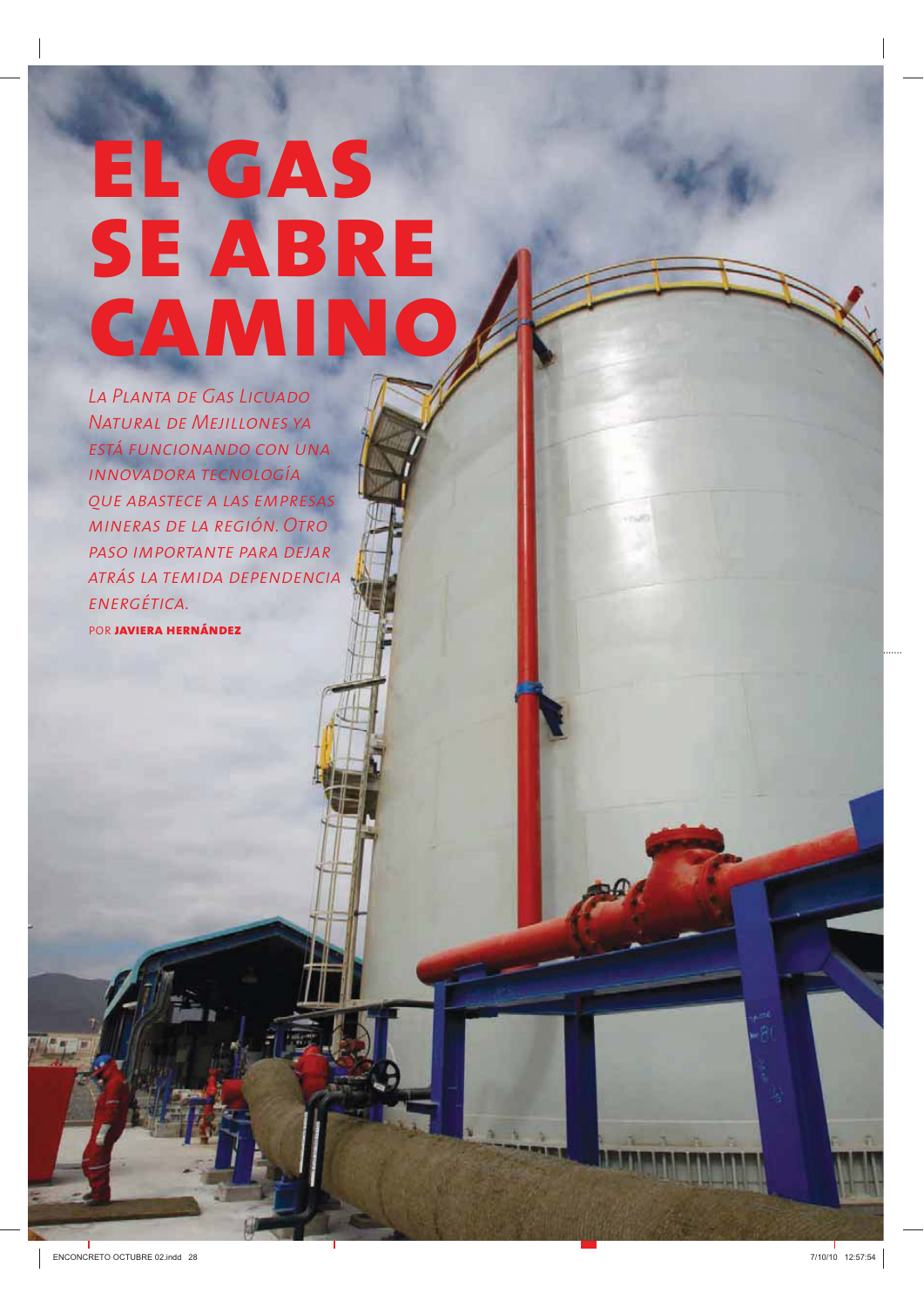ejillones se define como la comuna turística, portuaria e industrial de la Región de Antofagasta. Y es que en el último tiempo se ha especializado en otorgar espacio a gran parte de las industrias que abastecen al norte del país. Y que, aseguran los expertos, en un futuro muy probable también servirán al resto de Chile.

GNL Mejillones fue una idea que comenzó a gestarse luego de los cortes en el envío de gas proveniente de Argentina, durante el año 2006. Ahí quedó en entredicho la capacidad energética del país y se hacía necesario buscar una solución local, por si el corte de gas se hacía definitivo. El gobierno de ese entonces definió como proyecto estratégico la construcción de una planta procesadora de Gas Licuado Natural. El obietivo era abastecer a las empresas mineras del sector, dependientes de los gaseoductos Norandino y Atacama, ambos

distribuidores a los que Argentina les ha ido cerrando cada vez más la llave.

Y a pesar de que la necesidad era urgente, no fue hasta marzo de 2008 que la obra se puso en marcha a cargo de Codelco y la empresa francesa GDF Suez. Cada una aportó el 50% del capital para formar la sociedad GNL Mejillones S.A. (GNLM), que hoy tiene existencia propia para administrar la planta.

Antes hubo que llegar a acuerdos con la municipalidad, que en ese entonces venía impulsando el emblemático proyecto del Complejo Portuario de Mejillones en la misma zona. Las negociaciones cedieron cuando las empresas gestoras de la planta invitaron al alcalde Marcelino Carvajal a Bélgica y le demostraron los beneficios de ésta, como también los requisitos ambientales que se comprometían a cumplir.

Así, luego de dos años, se llegó a la construcción de una central modelo en Chile y el mundo. Porque antes de esperar tres años

adicionales para poder levantar el estangue terrestre, esta planta ya puede operar gracias al uso de dos buques, uno que descarga y otro que almacena el gas licuado, que llega en estado líquido desde distintas partes del mundo.

Es la primera fase, que comenzó a operar comercialmente el 18 de junio pasado, cuando estuvieron terminados el muelle, por parte de la constructora Belfi S.A., y el terminal de regasificación, a cargo de Echeverría Izquierdo Montajes Industriales S.A., que fue subcontratada por la empresa española Técnicas Reunidas Ltda.

Para la segunda fase, que comprende el funcionamiento del estanque en tierra, habrá que esperar tres años, aunque su construcción debería empezar en el corto plazo porque ya tiene varios permisos aprobados, entre ellos el Estudio de Impacto Ambiental. Lo importante es que mientras tanto, las cuatro empresas que firmaron contrato apenas se aprobó la obra, hoy están siendo suminis-



chillers - manejadoras de aire - fan coils - equipos de refrigerante variable - roof tops - equipos de ductos - splits - partes y piezas





www.carrier.cl Av. Vicuña Mackenna 3318 Fono: (562) 3778110 Fax: (562) 3778157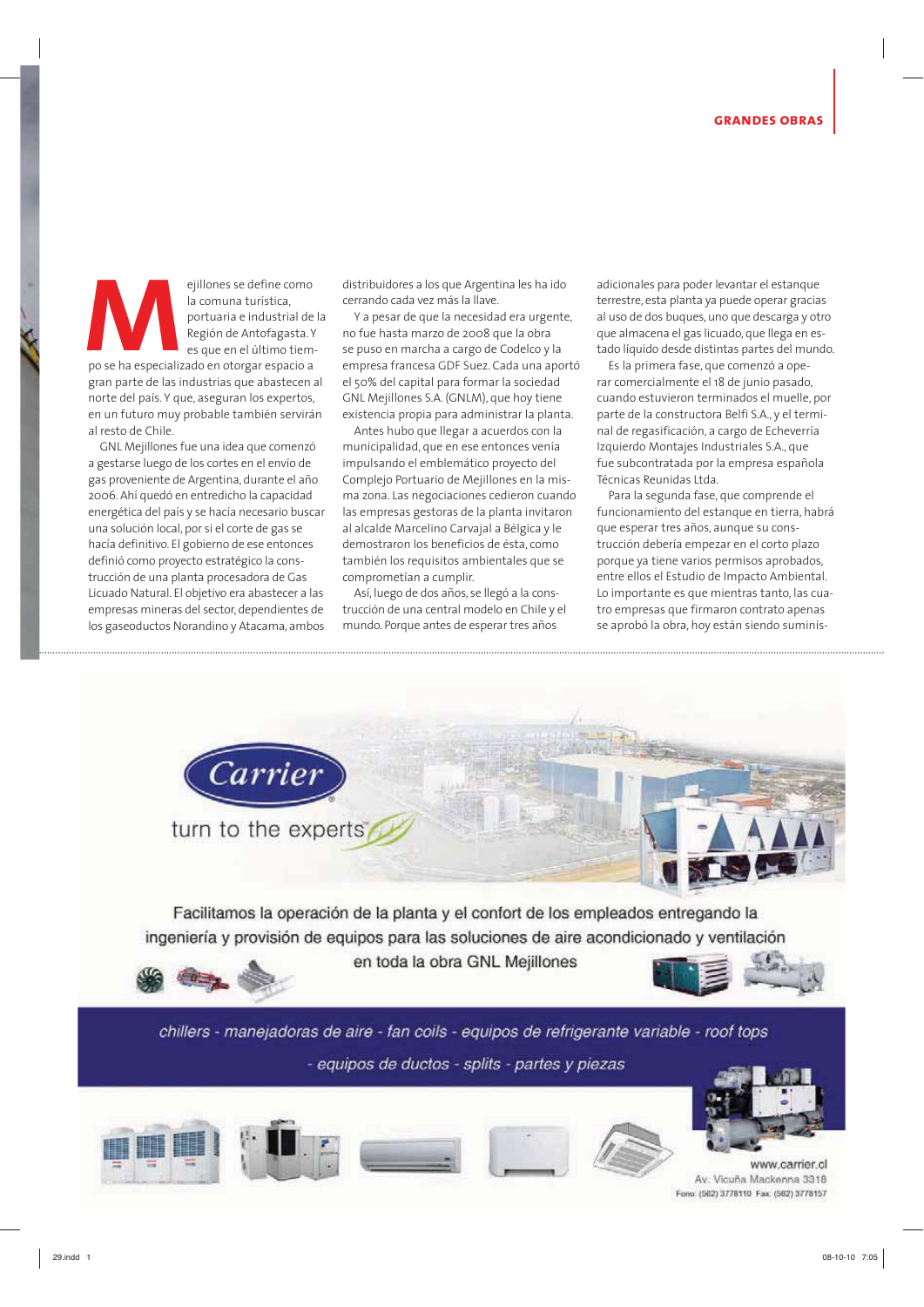

tradas de gas natural: Codelco, El Abra, BHP Billiton y Collahuasi. Y el Sistema Interconectado del Norte Grande (SING) empieza a formar su propio camino.

#### **LOS CIMIENTOS**

La base para la construcción de la Planta GNL Mejillones ya estaba asentada. Esto gracias a que en el Norte Grande están los

tendidos para operar con gas natural, sólo que, por el corte de suministro desde el extranjero, estaban siendo operados con diesel y en precarias condiciones. Por eso, el primer objetivo fue aprovechar la gran capacidad de transmisión de ese tendido eléctrico que llega a los 1.500 MegaWatts. La misma potencia que son capaces de producir los 5,5 millones de metros cúbicos que genera la

nueva planta por día.

En cuanto al terreno, el trabajo tuvo más dificultades. "Las 25 hectáreas de borde costero (que suma la superficie del terreno) pertenecen a bienes nacionales", cuenta Marcela Oyanedel, arquitecta del Departamento de Obras de la Municipalidad de Meiillones. De manera que la municipalidad presionó para que el proyecto también tuviera un

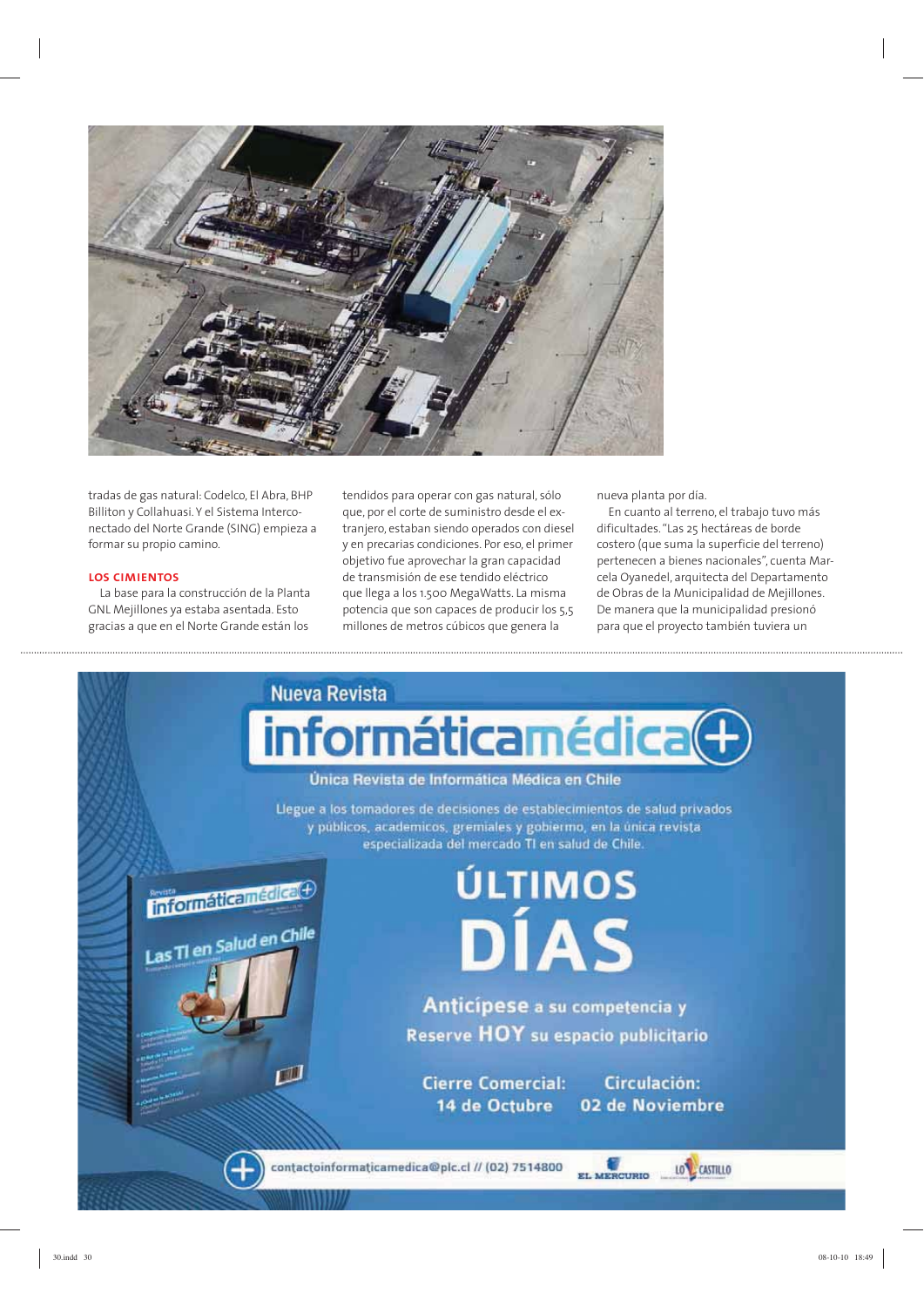#### **GRANDES OBRAS**



aporte directo a los mejilloninos. "Para poder llegar con camiones pesados, tuvieron que mejorar el sistema de caminos y hoy día tienen que terminarlo y dejar urbanísticamente integrado el proyecto con la comunidad", dice el alcalde Marcelino Carvajal.

Así, una vez abierto el camino para llegar a la "zona cero", las dos constructoras pusieron manos a la obra

#### LA CONSTRUCCIÓN

GNL Mejillones cuenta con dos partes clave para entender su funcionamiento: el muelle y la planta terminal de regasificación. Un funcionario de GNL Mejillones S.A. -quien declinó identificarse formalmente para este artículo, debido a que el representante oficial, el gerente general Frederik Janssens, se encuentra de viaje-señala que la construcción de estas

#### **FICHA TÉCNICA:**

**Obra:** Terminal GNL Mejillones **Mandante:** GNL Mejillones S.A. **Socios:** Codelco y GDF Suez **Ingeniería:** GDF Suez **CONSTRUCTORAS:** Muelle: Belfi S.A. Planta de regasificación: Echeverría Izquiero Montajes Industriales S.A., subcontratado por Técnicas Reunidas Ltda. para obras civiles y montaje electromecánico Ubicación: Kilómetro 1,2, Ruta B-262, Zona Portuaria Industrial, Mejillones Terreno: 257.500 m2 **Inversión:** US\$ 530 millones **Duración de la obra:** 2 años Fecha de inauguración: junio de 2010

dos estructuras significó una inversión de US\$ 530 millones. "Para la ampliación del estanque terrestre, se estima que el costo será de US\$ 200 millones adicionales", asegura.

El muelle, de 720 metros de largo, estuvo a cargo de la constructora Belfi S.A. y contó con la avuda de buzos para instalar los 380 pilotes que lo sostienen. Estas estructuras miden entre 30 y 72 metros de largo, según



#### Echeverría Izquierdo **Montajes Industriales S.A.**

Líderes en construcción de mega proyectos energéticos

#### Presente en las Obras Civiles y Montaje Electromecánico de la Nueva Planta de GNL-Mejillones

"Confiabilidad técnica, eficiencia y seguridad en cada uno de nuestros proyectos"



Bosario Norte 532 Of 702 Las Condes Santiago - Chile Fono: (56-2) 757 4800 Fax: (56-2) 757 4850 www.eimontajes.cl

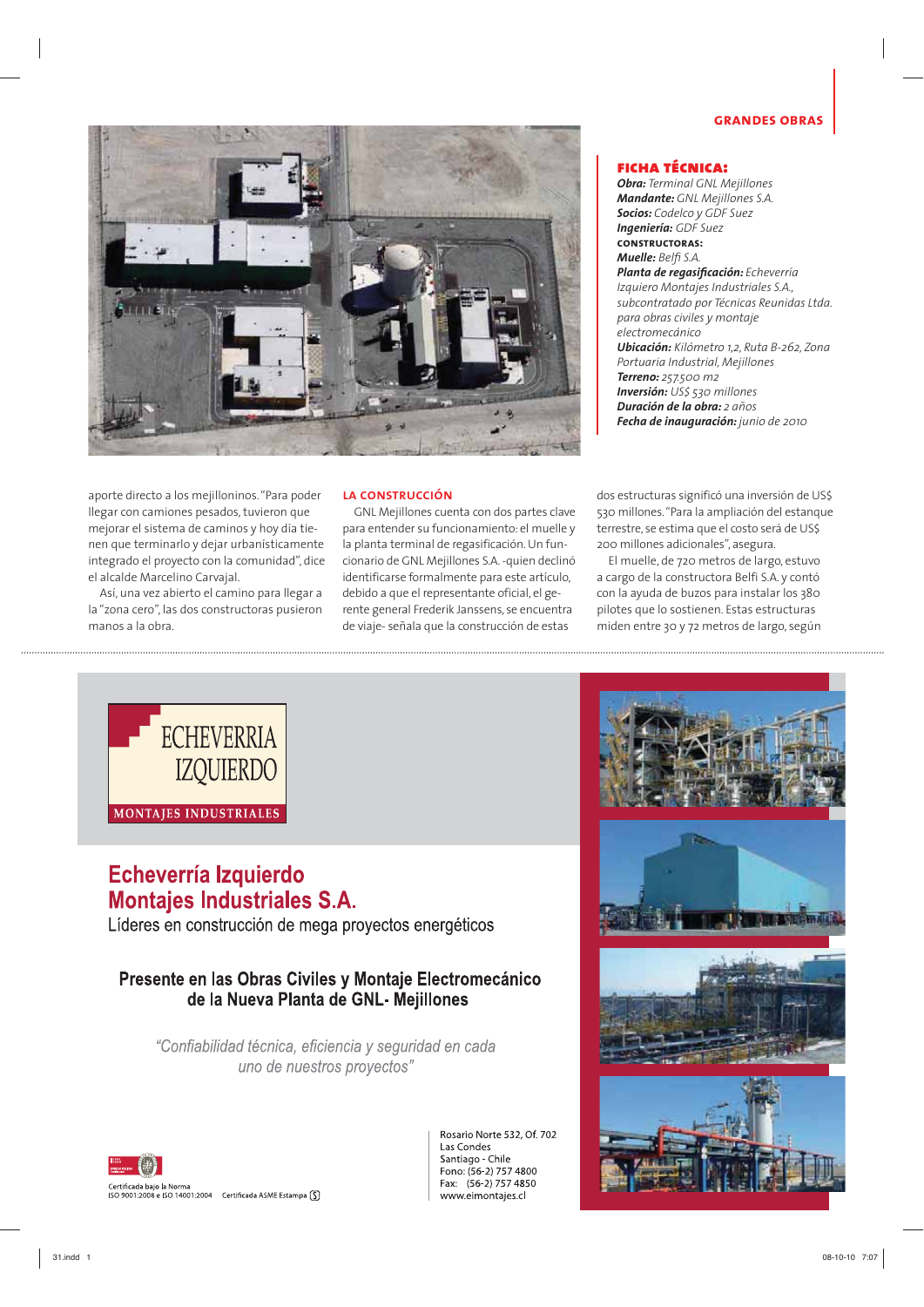### Chile se levanta con soluciones concretas.





www.inchalam.cl



Con su preferencia,<br>estamos presentes.

ALAMBRES / CERCOS / CLAVOS / MALLAS / PRODUCTOS VIALES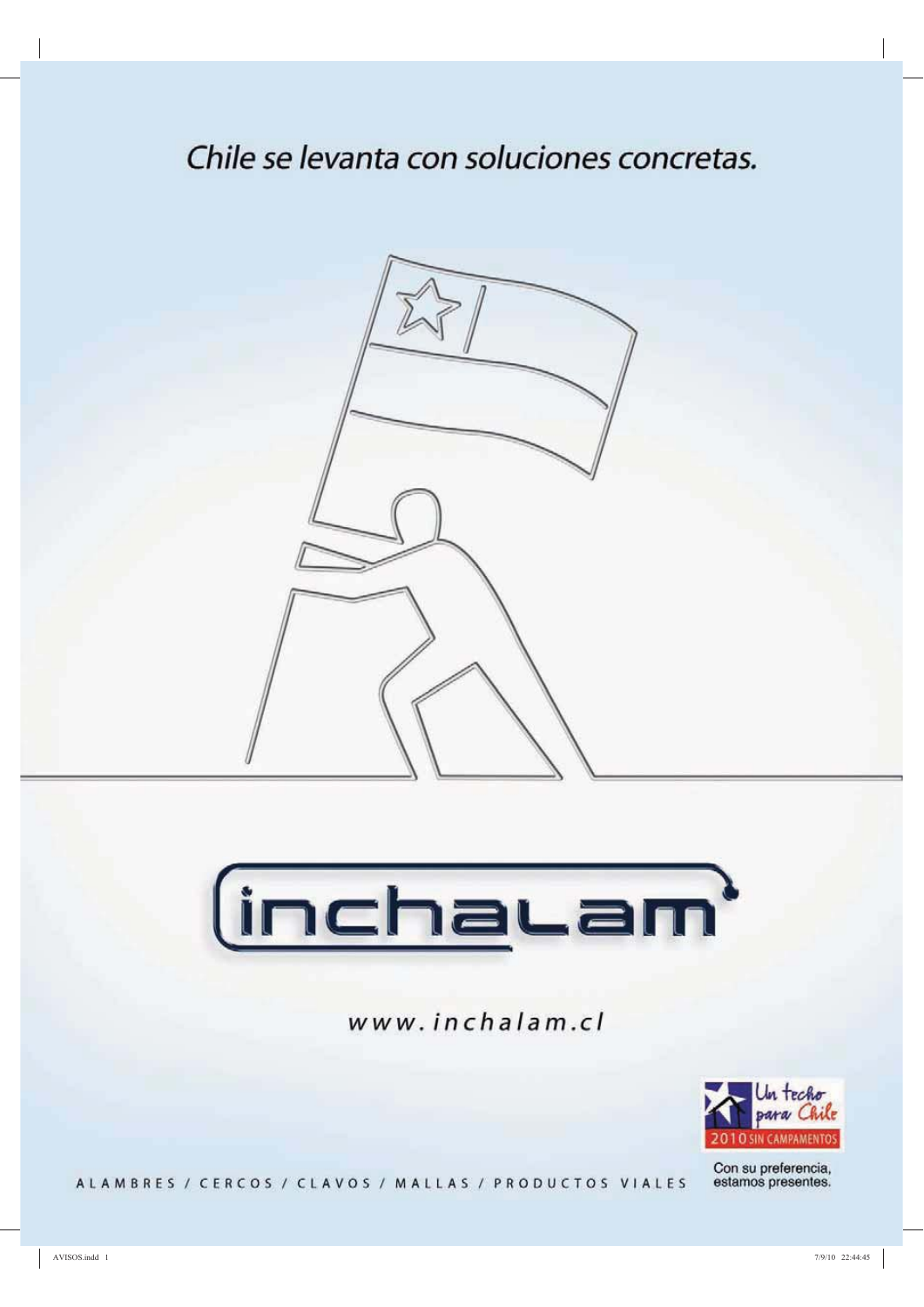



se van alejando de la orilla de la playa, y están fabricadas principalmente de acero ASTM-A572, que les otorga una alta resistencia para soportar las cargas. Fueron traídos de China, Corea y la Maestranza Cerrillos.

En esta etapa fue importante prevenir el movimiento del muelle en caso de que ocurran fuertes sismos. Como en el suelo marino hay grandes capas de arena, se tomó la precaución de que el hincado de los pilotes contemplara un buen pedazo de suelo firme. Para eso, los más lejanos a la costa se enterraron aproximadamente unos 50 metros en estrato de diatomita, que es un tipo de ceniza volcánica. Por otro lado, para palear el fuerte oleaje, a los pilotes se les aplicó un revestimiento de hormigón en la zona que corresponde a un metro sobre el nivel del mar. Así,

el arrastre de arena no les quitará espesor.

La superficie del muelle se divide en tres partes: el cabezal -que recibe a los barcos que transportan el GNL y al barco estanque-, una isla central y otra sección que lo une con el borde costero. En este último, se encuentran cuatro duques de alba y nueve postes, que permiten amarrar los barcos y poder absorber la energía que liberan en la maniobra de atraque.

En cuanto al terminal de regasificación, la empresa Echeverría Izquierdo Montaies Industriales S.A. estuvo a cargo de su construcción, hecha principalmente de acero criogénico. "La razón para ocupar especialmente este acero, se debe a que contiene un alto porcentaje de níquel, lo que le permite resistir la baja temperatura (-160°C) con que el gas es depositado al interior", relata la

#### **EXTREMA SEGURIDAD**

Actualmente en la planta trabajan 74 personas, para las que se ha instaurado un riguroso sistema de seguridad. Entre ellos, la desconexión automática ante cualaujer posible fuga de gas. Además cuenta con alarmas, medidores de gas y zonas donde se pueden acumular los residuos de gas natural líquido. "Todo el sistema fue certificado por la SEC (Superintendencia de Electricidad y Combustibles) de acuerdo al reglamento 277, que fue especialmente hecho para la seguridad de las plantas de GNL en Chile. Además la planta fue auditada por ABS Consulting y certificada por Bureau Veritas", dice una fuente de GNL Mejillones.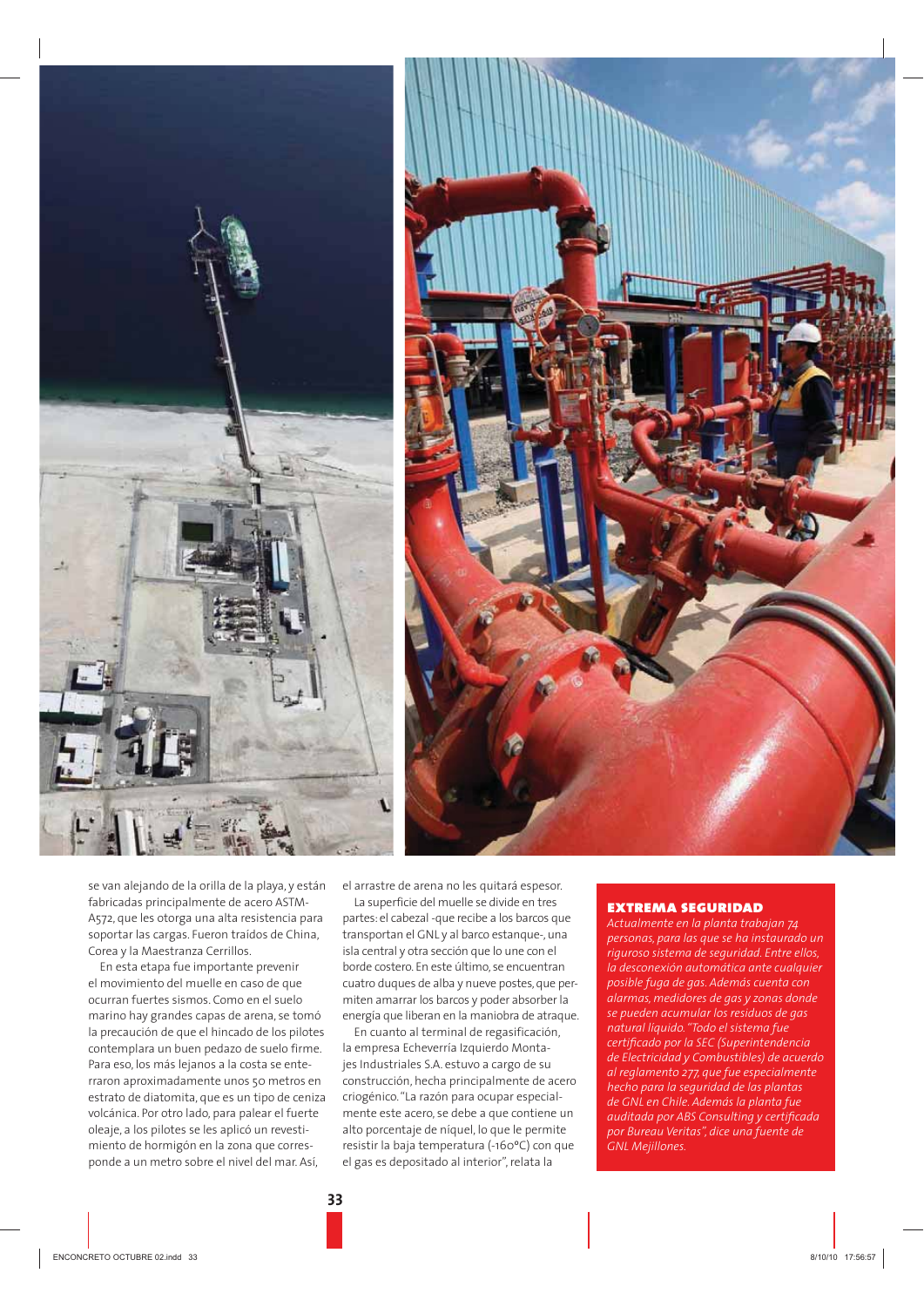



#### **APORTE CON EL MEDIOAMBIENTE**

GNL Meiillones es intearante de la Fundación para la Sustentabilidad del Gaviotín Chico, con lo que se compromete a proteger esta ave en extinción que habita en la zona. "Además del manejo de residuos, tenemos un especial cuidado en no alterar el hábitat de los gaviotines ya que cerca de nuestro proyecto está la zona donde ,<br>anidan en verano", cuentan en GNL Mejillones.

fuente de GNL Mejillones S.A.

"Nuestro suministro de materiales se enmarcó principalmente en hormigones, materiales eléctricos y de instrumentación, soportes para cañería y equipos importados de EE.UU.", detalla Fernando Guitart, Ingeniero Administrador de Echeverría Izquierdo, para demostrar cuáles son los servicios que le prestaron a la empresa Técnicas Reunidas Ltda., que se adjudicó directamente la construcción de la planta.

Lo más complejo fue unir el muelle con la planta, debido a que en la costa de Mejillones hay un fuerte declive de 20 metros entre la plataforma litoral y la meseta donde se ubica la planta de GNLM. Para lograrlo, se instaló un culvert de entrada, que consiste en una trinchera de hormigón por donde se eleva la tubería criogénica que transporta el gas.

#### **EL FUNCIONAMIENTO**

GNL Mejillones S.A. firmó contrato con las empresas abastecedoras de gas más grandes del mundo para que enviaran sus barcos hasta el norte de Chile. Entre ellas GDF Suez, que es el segundo abastecedor mundial, y British Gas, la misma que abastece la planta de GNL de Quinteros.

Para que el suministro sea seguro, GDF Suez debe encargarse de que todos los meses llegue al menos un barco a depositar gas natural licuado a la planta. Ahora, el detalle de dónde vendrá ese barco, es coordinación de ellos con los proveedores extranieros

Pero vamos al funcionamiento de este elaborado proceso. Todo comienza por el muelle, que en el extremo final de su puente cuenta con dos sitios habilitados para el atraque de los barcos. "En este momento, en el lado norte está ubicado el barco estanque y en el lado sur se ubica el barco que llega acá a descargar", dice la fuente de GNL Mejillones.

El barco que hace de estanque flotante tiene una capacidad de 160 mil metros cúbicos, la misma que en el futuro tendrá el estangue terrestre. La medición se hace en metros cúbicos porque los barcos que atracan en Mejillones traen el gas en estado líquido en su interior, ya que de esa manera se reduce 600 veces su volumen. Aunque esto significa que el gas está a la extremadamente fría temperatura de -162°C.

La descarga puede demorar entre 24 y 36 horas y se hace a través de cinco brazos que trasladan el gas de un buque a otro. Una vez que el gas está en el buque-estanque, es conducido a través de una tubería criogénica hacia la planta de procesos, mediante cañerías de acero aptas para soportar los -162°C.

Por lo tanto, en el muelle no se desembarca

 $34$